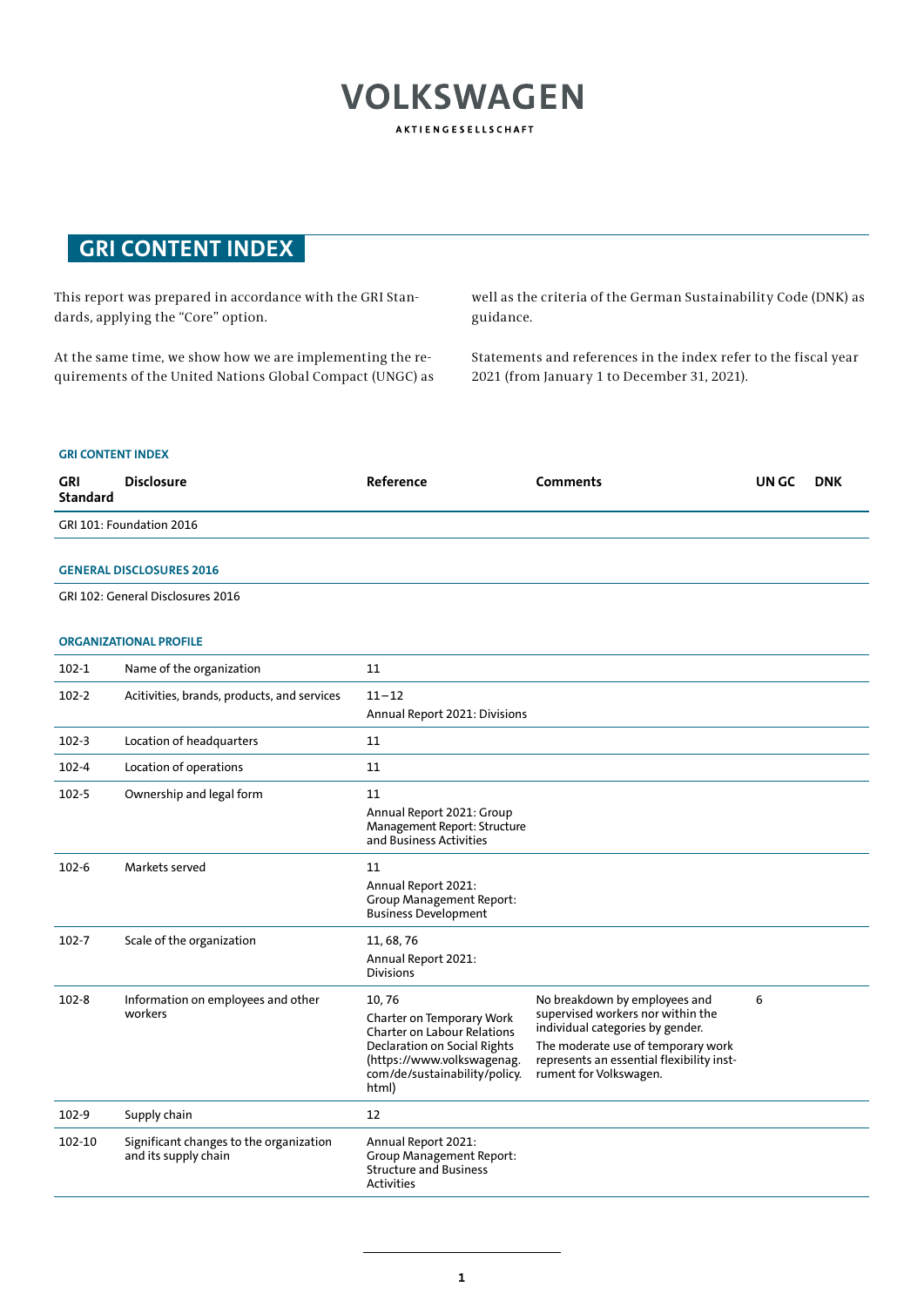| <b>GRI</b><br><b>Standard</b> | <b>Disclosure</b>                                            | Reference                                                                                                                                        | <b>Comments</b>                                                   | UN GC | <b>DNK</b> |
|-------------------------------|--------------------------------------------------------------|--------------------------------------------------------------------------------------------------------------------------------------------------|-------------------------------------------------------------------|-------|------------|
| 102-11                        | Precautionary principle or approach                          | 88<br>Annual Report 2021: Group<br>Management Report: Report<br>on Risks and Opportunities                                                       |                                                                   | 7     |            |
| 102-12                        | <b>External initiatives</b>                                  | $34 - 35$                                                                                                                                        |                                                                   |       |            |
| 102-13                        | Membership of associations                                   | 25<br>Volkswagen memberships<br>(www.volkswagenag.com/de/<br>sustainability/policy.html)                                                         |                                                                   |       |            |
| <b>STRATEGY</b>               |                                                              |                                                                                                                                                  |                                                                   |       |            |
| 102-14                        | Statement from senior<br>decision-maker                      | 4                                                                                                                                                |                                                                   |       |            |
|                               | <b>ETHIK UND INTEGRITÄT</b>                                  |                                                                                                                                                  |                                                                   |       |            |
| 102-16                        | Values, principles, standards, and norms<br>of behavior      | $4 - 6, 95$<br>Group Values, Model of<br>Sustainable Development,<br>Code of Conduct<br>(www.volkswagenag.com/de/<br>sustainability/policy.html) |                                                                   | 10    | 5, 6, 7    |
| <b>GOVERNANCE</b>             |                                                              |                                                                                                                                                  |                                                                   |       |            |
| 102-18                        | Governance structure                                         | 20<br>Annual Report 2021:<br>Corporate Governance:<br>Group Corporate Governance<br>Declaration                                                  |                                                                   |       |            |
|                               | <b>STAKEHOLDER ENGAGEMENT</b>                                |                                                                                                                                                  |                                                                   |       |            |
| 102-40                        | List of stakeholder groups                                   | 24                                                                                                                                               |                                                                   |       |            |
| 102-41                        | Collective bargaining agreements                             |                                                                                                                                                  | The information is not available for the 3<br>period under review |       |            |
| 102-42                        | Identifiying and selecting stakeholders                      | 24                                                                                                                                               |                                                                   |       |            |
| 102-43                        | Approach to stakeholder engagement                           | 24                                                                                                                                               |                                                                   |       |            |
| 102-44                        | Key topics and concerns raised                               | Stakeholder expectations<br>(www.volkswagenag.com/de/<br>sustainability/reporting.html)                                                          |                                                                   |       | 9          |
| <b>REPORTING PRACTICE</b>     |                                                              |                                                                                                                                                  |                                                                   |       |            |
| 102-45                        | Entities included in the consolidated<br>financial statement | Annual Report 2021: Consol-<br>idated Financial Statement:<br>Notes: Basis of Consolidation                                                      |                                                                   |       |            |
| 102-46                        | Defining report content and topic<br>boundaries              | 18                                                                                                                                               |                                                                   |       |            |
| 102-47                        | List of material topics                                      | 18                                                                                                                                               |                                                                   |       |            |
| 102-48                        | Restatements of information                                  | 18                                                                                                                                               |                                                                   |       |            |
| 102-49                        | Changes in reporting                                         | 18                                                                                                                                               |                                                                   |       |            |
| 102-50                        | Reporting period                                             | 9                                                                                                                                                |                                                                   |       |            |
| 102-51                        | Date of most recent report                                   | 9                                                                                                                                                |                                                                   |       |            |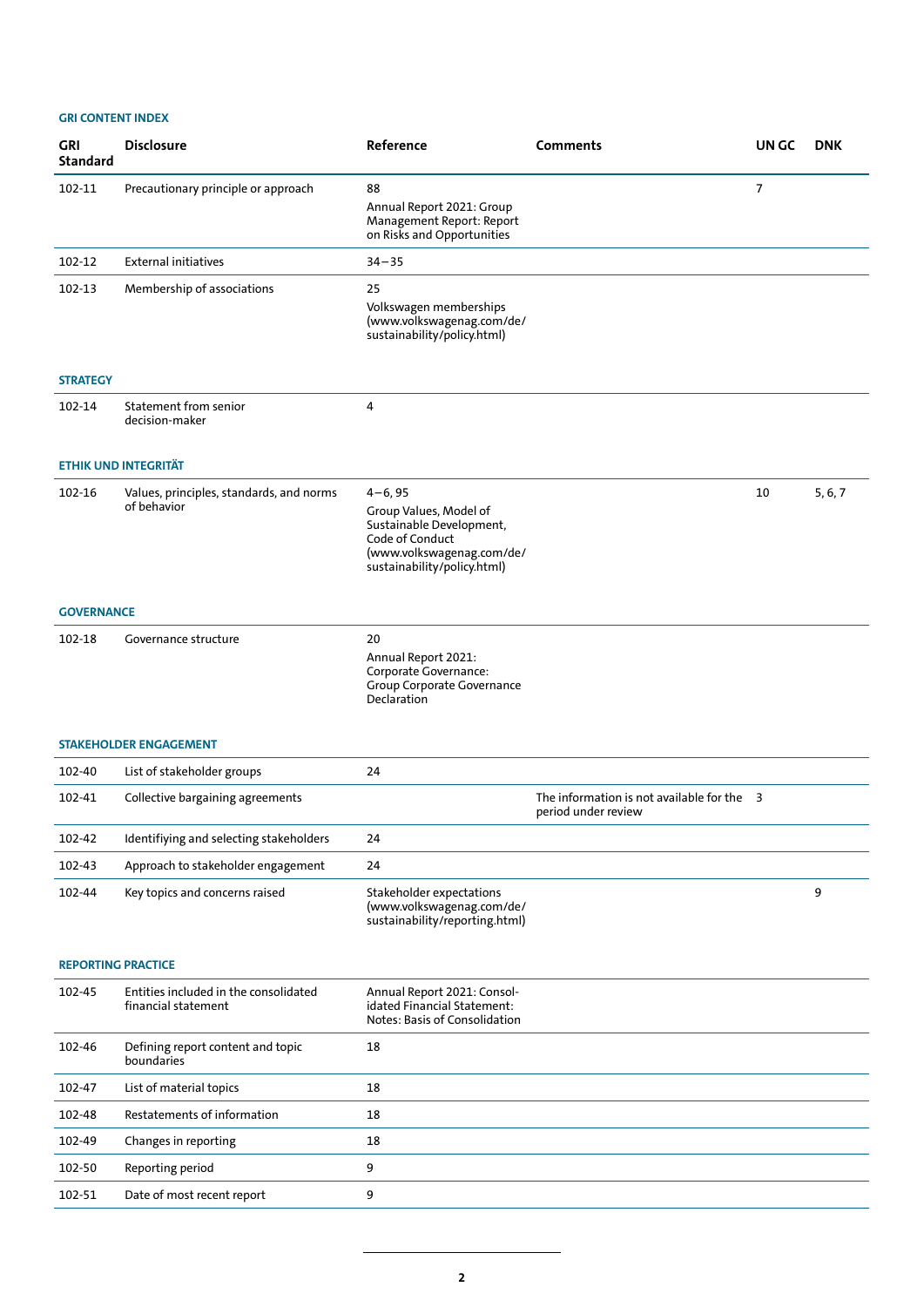| <b>GRI</b><br><b>Standard</b> | <b>Disclosure</b>                                                                 | Reference                                                                               | <b>Comments</b>                                                                                  | UN GC          | <b>DNK</b> |  |  |
|-------------------------------|-----------------------------------------------------------------------------------|-----------------------------------------------------------------------------------------|--------------------------------------------------------------------------------------------------|----------------|------------|--|--|
| 102-52                        | Reporting cycle                                                                   | 9                                                                                       |                                                                                                  |                |            |  |  |
| 102-53                        | Contact point for questions regarding<br>the report                               | 110                                                                                     |                                                                                                  |                |            |  |  |
| 102-54                        | Claims of reporting in accordance<br>with the GRI Standards                       |                                                                                         | This report was prepared in accordance<br>with the GRI Standards, applying the<br>"Core" option. |                |            |  |  |
| 102-55                        | <b>GRI</b> content index                                                          | <b>GRI content index</b><br>(www.volkswagenag.com/de/<br>sustainability/reporting.html) |                                                                                                  |                |            |  |  |
| 102-56                        | External assurance                                                                | $107 - 109$                                                                             |                                                                                                  |                |            |  |  |
|                               | <b>GRI STANDARDS: ECONOMIC TOPICS</b>                                             |                                                                                         |                                                                                                  |                |            |  |  |
|                               | <b>ECONOMIC PERFORMANCE</b>                                                       |                                                                                         |                                                                                                  |                |            |  |  |
|                               | GRI 103: Management Approach 2016                                                 |                                                                                         |                                                                                                  |                |            |  |  |
| $103-1$                       | Explanation of the material topic and<br>its boundary                             | $14 - 17$                                                                               |                                                                                                  |                |            |  |  |
| 103-2                         | The management approach and<br>its components                                     | $14 - 17$                                                                               |                                                                                                  |                |            |  |  |
| 103-3                         | Evaluation of the management approach                                             | 32-33, 86-92                                                                            |                                                                                                  |                |            |  |  |
|                               | GRI 201: Economic Performance 2016                                                |                                                                                         |                                                                                                  |                |            |  |  |
| $201-2$                       | Financial implications and other risks and<br>opportunities due to climate change | $39 - 49$                                                                               |                                                                                                  | $\overline{7}$ |            |  |  |
| <b>ANTI-CORRUPTION</b>        |                                                                                   |                                                                                         |                                                                                                  |                |            |  |  |

|         | GRI 103: Management Approach 2016                      |           |                                                                              |    |    |  |  |
|---------|--------------------------------------------------------|-----------|------------------------------------------------------------------------------|----|----|--|--|
| 103-1   | Explanation of the material topic and<br>its boundary  | 86        |                                                                              | 10 |    |  |  |
| $103-2$ | The management approach and<br>its components          | $86 - 92$ |                                                                              | 10 |    |  |  |
| $103-3$ | Evaluation of the management approach                  | $86 - 92$ |                                                                              | 10 |    |  |  |
|         | GRI 205: Anti-Corruption 2016                          |           |                                                                              |    |    |  |  |
| $205-1$ | Operations assessed for risks related<br>to corruption |           | No breakdown by location and risks<br>identified (confidential information). | 10 | 20 |  |  |

**TAX**

|       | GRI 103: Management Approach 2016                     |                                                                                                                             |  |  |  |
|-------|-------------------------------------------------------|-----------------------------------------------------------------------------------------------------------------------------|--|--|--|
| 103-1 | Explanation of the material topic and<br>its boundary | 86                                                                                                                          |  |  |  |
| 103-2 | The management approach and<br>its components         | $86 - 92$<br>Tax strategy principles in the<br>Volkswagen Group<br>(www.volkswagenag.com/de/<br>sustainability/policy.html) |  |  |  |
| 103-3 | Evaluation of the management approach                 | $86 - 92$<br>Tax strategy principles in the<br>Volkswagen Group<br>(www.volkswagenag.com/de/<br>sustainability/policy.html) |  |  |  |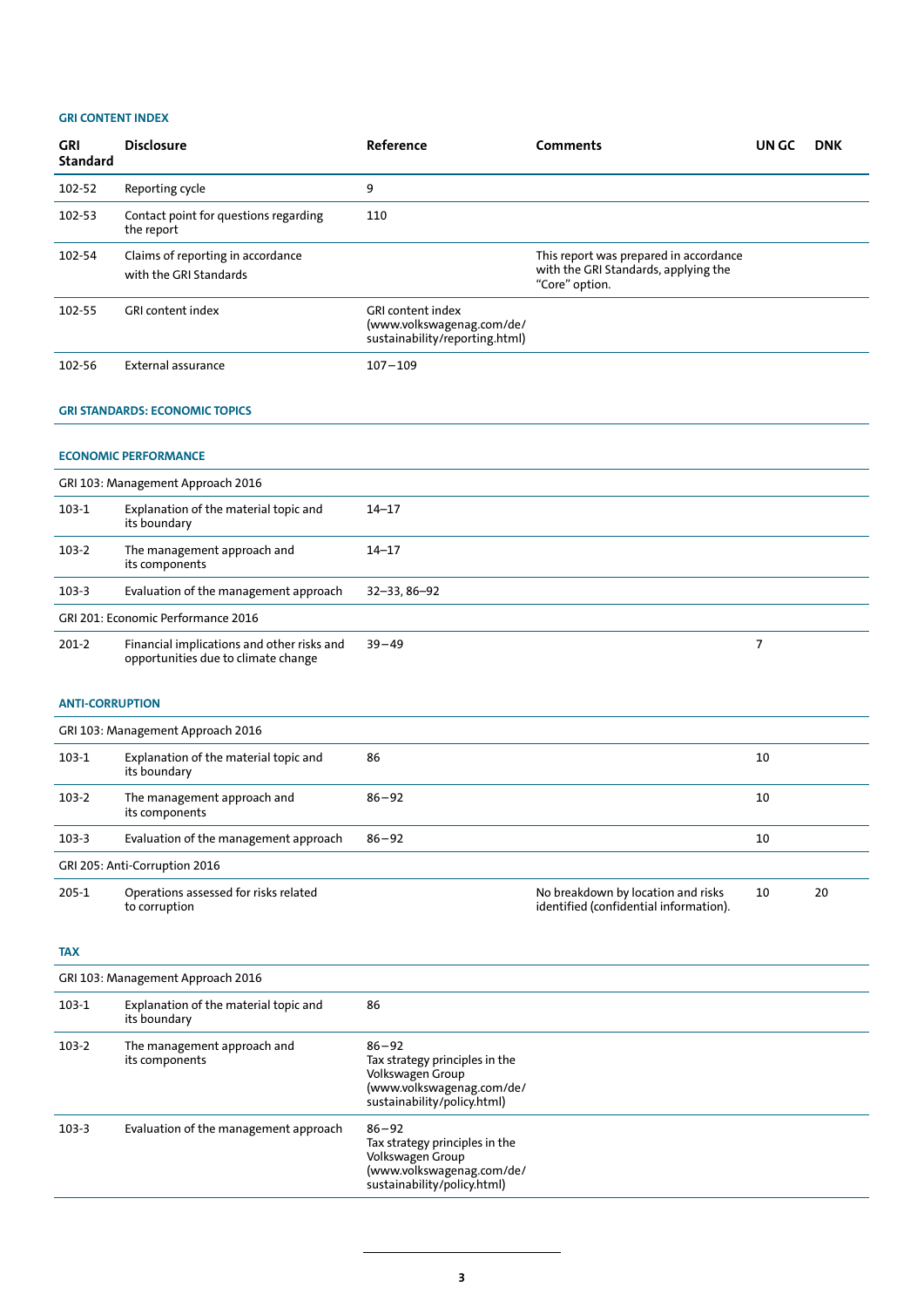|                      | שטח ונושטי                                                          |                                                                                                                                                                                                                      |                                                                 |         |            |  |  |
|----------------------|---------------------------------------------------------------------|----------------------------------------------------------------------------------------------------------------------------------------------------------------------------------------------------------------------|-----------------------------------------------------------------|---------|------------|--|--|
| GRI<br>Standard      | <b>Disclosure</b>                                                   | Reference                                                                                                                                                                                                            | Comments                                                        | UN GC   | <b>DNK</b> |  |  |
| GRI 207: Tax 2019    |                                                                     |                                                                                                                                                                                                                      |                                                                 |         |            |  |  |
| 207-1                | Approach to tax                                                     | Tax strategy principles in the<br>Volkswagen Group<br>(www.volkswagenag.com/de/<br>sustainability/policy.html)                                                                                                       |                                                                 | 10      |            |  |  |
|                      |                                                                     | Annual Report 2021: Consol-<br>idated Financial Statement:<br>Notes: Income tax income/<br>expense                                                                                                                   |                                                                 |         |            |  |  |
| 207-2                | Tax governance, control, and risk<br>management                     | Tax strategy principles in the<br>Volkswagen Group<br>(www.volkswagenag.com/de/<br>sustainability/policy.html)<br>Annual Report 2021: Conso-<br>lidated Financial Statement:<br>Notes: Income tax income/<br>expense |                                                                 | 10      |            |  |  |
| 207-3                | Stakeholder engagement and management<br>of concerns related to tax |                                                                                                                                                                                                                      | The information is not available for<br>the period under review | 10      |            |  |  |
| 207-4                | Country-by-country reporting                                        |                                                                                                                                                                                                                      | No disclosure (confidential information) 10                     |         |            |  |  |
|                      | <b>GRI STANDARDS: ENVIRONMENTAL TOPICS</b>                          |                                                                                                                                                                                                                      |                                                                 |         |            |  |  |
| <b>ENERGY</b>        |                                                                     |                                                                                                                                                                                                                      |                                                                 |         |            |  |  |
|                      | GRI 103: Management Approach 2016                                   |                                                                                                                                                                                                                      |                                                                 |         |            |  |  |
| 103-1                | Explanation of the material topic and<br>its boundary               | $26 - 29$                                                                                                                                                                                                            |                                                                 | 7, 8, 9 |            |  |  |
| 103-2                | The management approach and<br>its components                       | $26 - 29$                                                                                                                                                                                                            |                                                                 | 7, 8, 9 |            |  |  |
| $103-3$              | Evaluation of the management approach                               | $26 - 29$                                                                                                                                                                                                            |                                                                 | 7, 8, 9 |            |  |  |
| GRI 302: Energy 2016 |                                                                     |                                                                                                                                                                                                                      |                                                                 |         |            |  |  |
| 302-1                | Energy consumption within<br>the organization                       | 30                                                                                                                                                                                                                   |                                                                 | 8       | 11, 12     |  |  |
| 302-4                | Reduction of energy consumption                                     | 30                                                                                                                                                                                                                   |                                                                 | 8, 9    | 11, 12     |  |  |
| <b>EMISSIONS</b>     |                                                                     |                                                                                                                                                                                                                      |                                                                 |         |            |  |  |
|                      | GRI 103: Management Approach 2016                                   |                                                                                                                                                                                                                      |                                                                 |         |            |  |  |
| $103-1$              | Explanation of the material topic and<br>its boundary               | 38                                                                                                                                                                                                                   |                                                                 | 7, 8, 9 |            |  |  |
| 103-2                | The management approach and<br>its components                       | $38 - 39$                                                                                                                                                                                                            |                                                                 | 7, 8, 9 |            |  |  |
| 103-3                | Evaluation of the management approach                               | $38 - 39$                                                                                                                                                                                                            |                                                                 | 7, 8, 9 |            |  |  |
|                      | GRI 305: Emissions 2016                                             |                                                                                                                                                                                                                      |                                                                 |         |            |  |  |
| $305 - 1$            | Direct (Scope 1) GHG emissions                                      | 51                                                                                                                                                                                                                   |                                                                 | 8, 9    | 13         |  |  |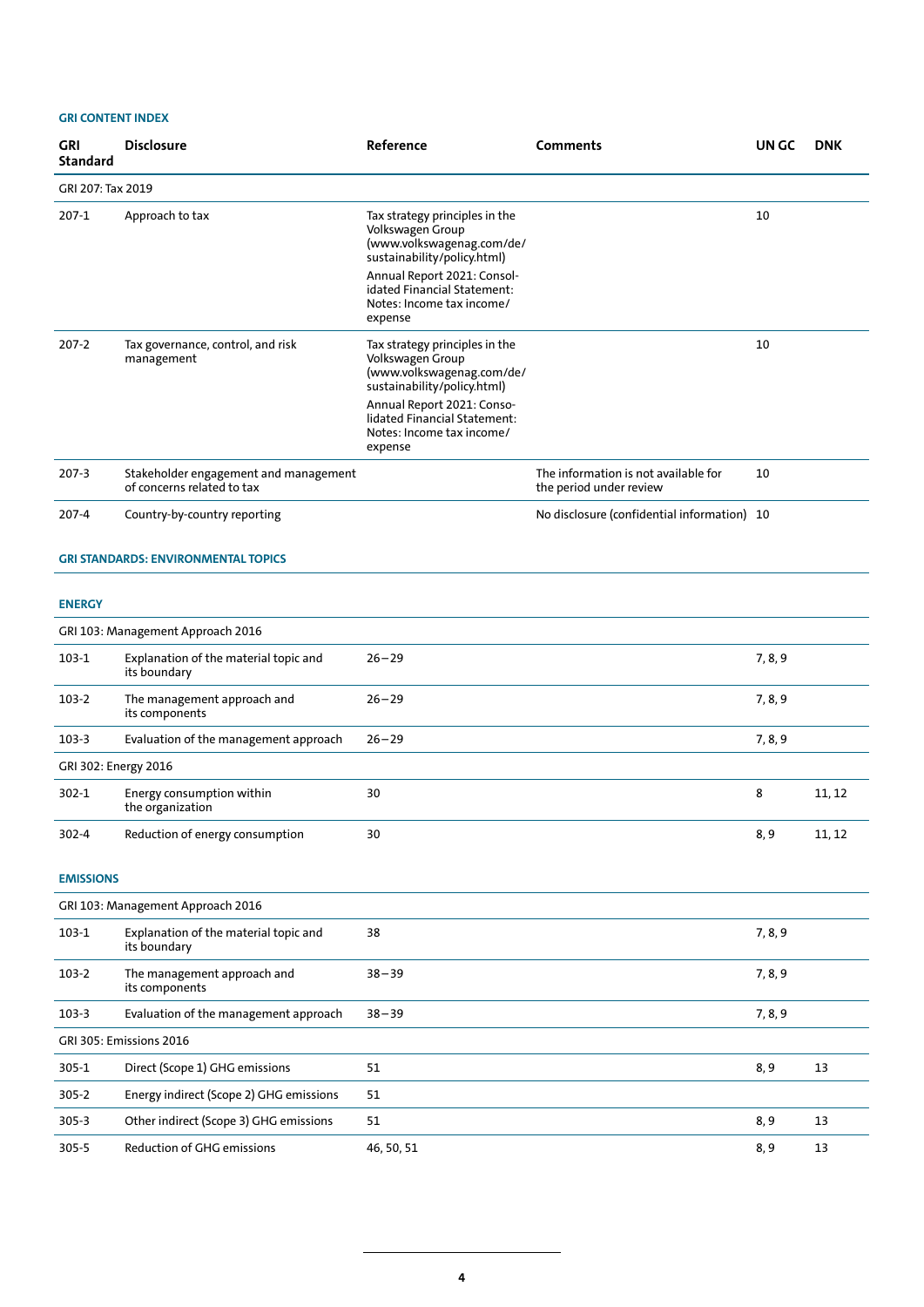| <b>GRI</b><br><b>Standard</b>     | <b>Disclosure</b>                                                       | Reference                                                                                                         | <b>Comments</b>                                                 | UN GC   | <b>DNK</b> |  |
|-----------------------------------|-------------------------------------------------------------------------|-------------------------------------------------------------------------------------------------------------------|-----------------------------------------------------------------|---------|------------|--|
| <b>WASTE</b>                      |                                                                         |                                                                                                                   |                                                                 |         |            |  |
|                                   | GRI 103: Management Approach 2016                                       |                                                                                                                   |                                                                 |         |            |  |
| 103-1                             | Explanation of the material topic and<br>its boundary                   | 61                                                                                                                |                                                                 | 7,9     |            |  |
| 103-2                             | The management approach and<br>its components                           | $61 - 64$                                                                                                         |                                                                 | 7,9     |            |  |
| 103-3                             | Evaluation of the management approach                                   | $61 - 64$                                                                                                         |                                                                 | 7,9     |            |  |
| GRI 306: Waste 2020               |                                                                         |                                                                                                                   |                                                                 |         |            |  |
| 306-1                             | Waste generation and significant<br>waste-related impacts               |                                                                                                                   | The information is not available<br>for the period under review |         |            |  |
| 306-2                             | Management of significant<br>waste-related impacts                      | $61 - 64$                                                                                                         |                                                                 | 8,9     | 11, 12     |  |
| 306-3                             | Waste generated                                                         | 31                                                                                                                |                                                                 |         |            |  |
|                                   | <b>ENVIRONMENTAL COMPLIANCE</b>                                         |                                                                                                                   |                                                                 |         |            |  |
|                                   | GRI 103: Management Approach 2016                                       |                                                                                                                   |                                                                 |         |            |  |
| $103-1$                           | Explanation of the material topic and<br>its boundary                   | 26                                                                                                                |                                                                 | 7       |            |  |
| 103-2                             | The management approach and<br>its components                           | $26 - 29$                                                                                                         |                                                                 | 7       |            |  |
| 103-3                             | Evaluation of the management approach                                   | $26 - 29$                                                                                                         |                                                                 | 7       |            |  |
|                                   | GRI 307: Environmental Compliance 2016                                  |                                                                                                                   |                                                                 |         |            |  |
| 307-1                             | Non-compliance with environmental<br>laws and regulations               | Annual Report 2021: Group<br>Management Report: Report<br>on Risks and Opportunities                              |                                                                 | 7       |            |  |
|                                   | <b>SUPPLIER ENVIRONMENTAL ASSESSMENT</b>                                |                                                                                                                   |                                                                 |         |            |  |
|                                   | GRI 103: Management Approach 2016                                       |                                                                                                                   |                                                                 |         |            |  |
| 103-1                             | Explanation of the material topic and<br>its boundary                   | 95                                                                                                                |                                                                 | 7, 8, 9 |            |  |
| 103-2                             | The management approach and<br>its components                           | $99 - 101$                                                                                                        |                                                                 | 7, 8, 9 |            |  |
| 103-3                             | Evaluation of the management approach                                   | $99 - 101$                                                                                                        |                                                                 | 7, 8, 9 |            |  |
|                                   | GRI 308: Supplier Environmental Assessment 2016                         |                                                                                                                   |                                                                 |         |            |  |
| 308-2                             | Negative environmental impacts in<br>the supply chain and actions taken | $100 - 101$ , $104 - 105$<br>Annual Report 2021: Group<br>Management Report: Report<br>on Risks and Opportunities |                                                                 | 8       |            |  |
|                                   | <b>GRI STANDARDS: SOCIAL TOPICS</b>                                     |                                                                                                                   |                                                                 |         |            |  |
|                                   | <b>LABOR / MANAGEMENT RELATIONS</b>                                     |                                                                                                                   |                                                                 |         |            |  |
| GRI 103: Management Approach 2016 |                                                                         |                                                                                                                   |                                                                 |         |            |  |

| $103 -$ | - Explanation of the material topic and<br>.<br>the contract of the contract of<br>$\sim$ $\sim$ $\sim$ $\sim$ $\sim$ $\sim$ $\sim$ | bb<br>$\sim$ $\sim$ |  |
|---------|-------------------------------------------------------------------------------------------------------------------------------------|---------------------|--|
|         | . .<br>                                                                                                                             |                     |  |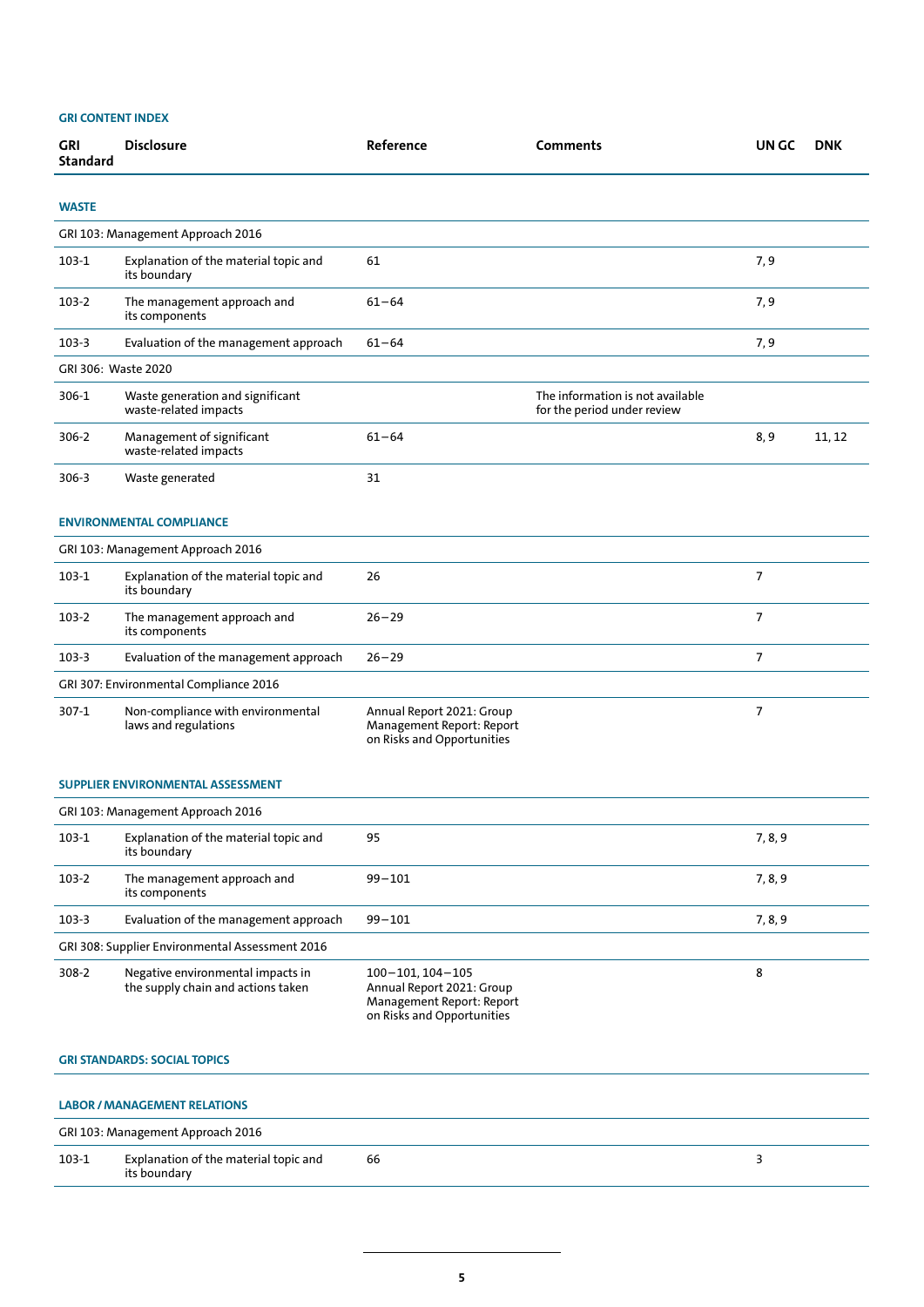| <b>GRI</b><br><b>Standard</b> | <b>Disclosure</b>                                       | Reference                                                                                                  | <b>Comments</b> | UN GC | <b>DNK</b> |  |
|-------------------------------|---------------------------------------------------------|------------------------------------------------------------------------------------------------------------|-----------------|-------|------------|--|
| 103-2                         | The management approach and<br>its components           | $66 - 68$                                                                                                  |                 | 3     |            |  |
| $103 - 3$                     | Evaluation of the management approach                   | $66 - 68$                                                                                                  |                 | 3     |            |  |
|                               | GRI 402: Labor / Management Relations 2016              |                                                                                                            |                 |       |            |  |
| 402-1                         | Minimum notice periods regarding<br>operational changes | $70 - 71$<br><b>Charter on Labor Relations</b><br>(www.volkswagenag.com/de/<br>sustainability/policy.html) |                 | 3     |            |  |
|                               | <b>TRAINING AND EDUCATION</b>                           |                                                                                                            |                 |       |            |  |
|                               | GRI 103: Management Approach 2016                       |                                                                                                            |                 |       |            |  |
| $103-1$                       | Explanation of the material topic and<br>its boundary   | 66                                                                                                         |                 | 6     |            |  |
| 103-2                         | The management approach and<br>its components           | $66 - 68$                                                                                                  |                 | 6     |            |  |

| $103 - 3$ | Evaluation of the management approach                                        | $66 - 68$ | ь |    |  |  |
|-----------|------------------------------------------------------------------------------|-----------|---|----|--|--|
|           | GRI 404: Training and Education 2016                                         |           |   |    |  |  |
| 404-1     | Average hours of training per year<br>per employee                           |           | 6 | 16 |  |  |
| 404-2     | Programs for upgrading employee skills<br>and transition assistance programs | $71 - 74$ | ь |    |  |  |

# **DIVERSITY AND EQUAL OPPORTUNITY**

| GRI 103: Management Approach 2016             |                                                       |            |   |               |  |  |
|-----------------------------------------------|-------------------------------------------------------|------------|---|---------------|--|--|
| $103-1$                                       | Explanation of the material topic and<br>its boundary | 80         | 6 |               |  |  |
| 103-2                                         | The management approach and<br>its components         | $80 - 83$  | 6 |               |  |  |
| $103-3$                                       | Evaluation of the management approach                 | $80 - 83$  | 6 |               |  |  |
| GRI 405: Diversity and Equal Opportunity 2016 |                                                       |            |   |               |  |  |
| 405-1                                         | Diversity of governance bodies and<br>employees       | 76, 81, 84 | 6 | 14, 15,<br>16 |  |  |

# **NON-DISCRIMINATION**

| GRI 103: Management Approach 2016 |                                                             |           |                                                                 |         |               |  |  |
|-----------------------------------|-------------------------------------------------------------|-----------|-----------------------------------------------------------------|---------|---------------|--|--|
| $103-1$                           | Explanation of the material topic and<br>its boundary       | 80        |                                                                 | 1, 2, 6 |               |  |  |
| 103-2                             | The management approach and<br>its components               | $80 - 83$ |                                                                 | 1, 2, 6 |               |  |  |
| $103-3$                           | Evaluation of the management approach                       | $80 - 83$ |                                                                 | 1, 2, 6 |               |  |  |
| GRI 406: Non-Discrimination 2016  |                                                             |           |                                                                 |         |               |  |  |
| 406-1                             | Incidents of discrimination and<br>corrective actions taken |           | The information is not available for<br>the period under review | 1, 2, 6 | 14, 15,<br>16 |  |  |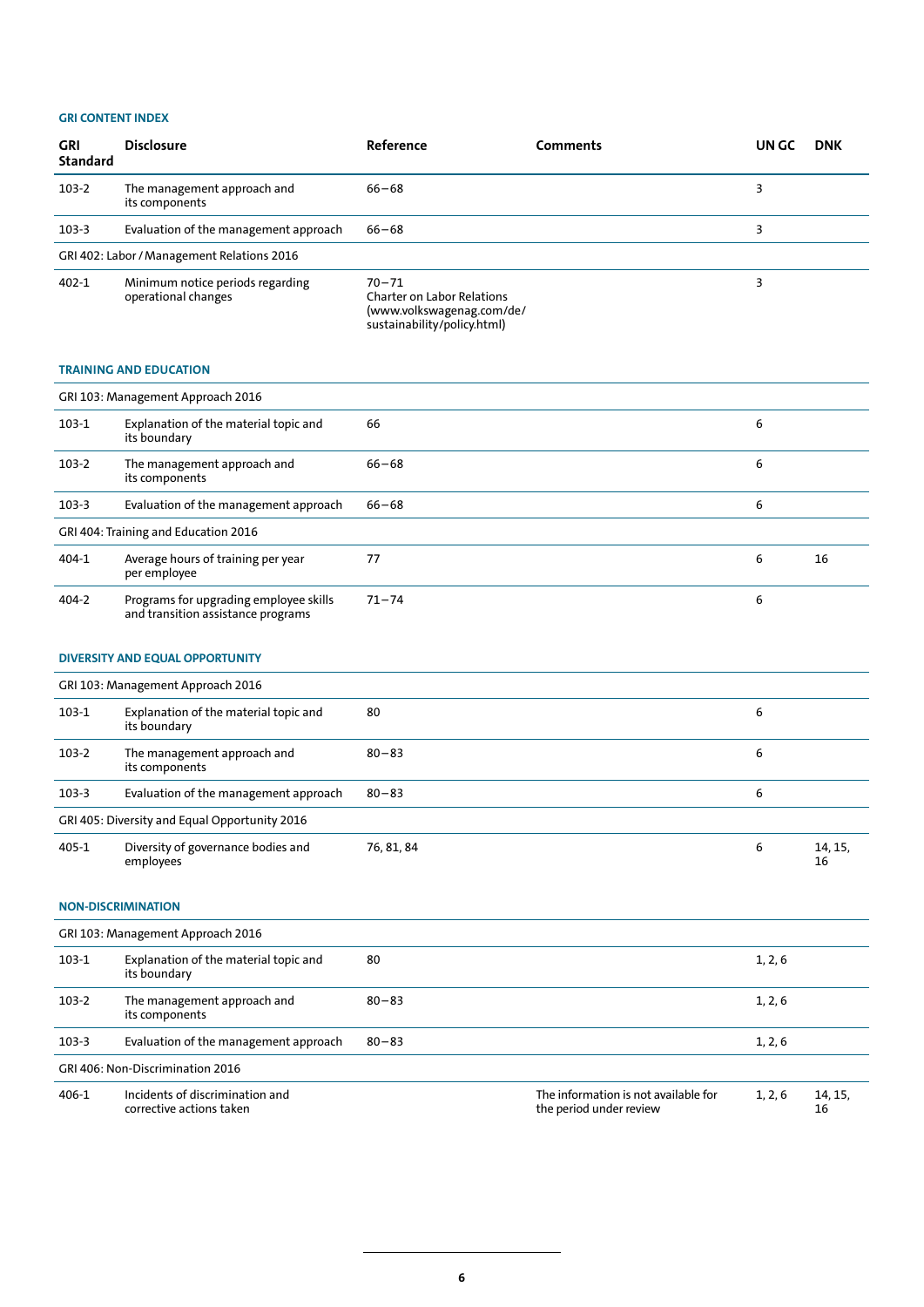| GRI<br>Standard                          | <b>Disclosure</b>                                                                              | Reference    | <b>Comments</b>                                                                               | UN GC                  | <b>DNK</b> |  |  |  |  |
|------------------------------------------|------------------------------------------------------------------------------------------------|--------------|-----------------------------------------------------------------------------------------------|------------------------|------------|--|--|--|--|
|                                          |                                                                                                |              |                                                                                               |                        |            |  |  |  |  |
|                                          | <b>FORCED OR COMPULSORY LABOR</b>                                                              |              |                                                                                               |                        |            |  |  |  |  |
|                                          | GRI 103: Management Approach 2016                                                              |              |                                                                                               |                        |            |  |  |  |  |
| 103-1                                    | Explanation of the material topic and<br>its boundary                                          | 95           |                                                                                               | 1, 2, 4                |            |  |  |  |  |
| 103-2                                    | The management approach and<br>its components                                                  | $95 - 98$    |                                                                                               | 1, 2, 4                |            |  |  |  |  |
| $103 - 3$                                | Evaluation of the management approach                                                          | $95 - 98$    |                                                                                               | 1, 2, 4                |            |  |  |  |  |
| GRI 409: Forced or Compulsory Labor 2016 |                                                                                                |              |                                                                                               |                        |            |  |  |  |  |
| 409-1                                    | Operations and suppliers at significant<br>risk for incidents of forced or<br>compulsory labor | 100-101, 105 |                                                                                               | 1, 2, 4                |            |  |  |  |  |
|                                          | <b>HUMAN RIGHTS ASSESSMENT</b>                                                                 |              |                                                                                               |                        |            |  |  |  |  |
|                                          | GRI 103: Management Approach 2016                                                              |              |                                                                                               |                        |            |  |  |  |  |
| 103-1                                    | Explanation of the material topic and<br>its boundary                                          | 95           |                                                                                               | 1, 2, 3, 4,<br>5,6     |            |  |  |  |  |
| 103-2                                    | The management approach and<br>its components                                                  | $95 - 98$    |                                                                                               | 1, 2, 3, 4,<br>5, 6    |            |  |  |  |  |
| 103-3                                    | Evaluation of the management approach                                                          | $95 - 98$    |                                                                                               | 1, 2, 3, 4,<br>5, 6    |            |  |  |  |  |
|                                          | GRI 412: Human Rights Assessment 2016                                                          |              |                                                                                               |                        |            |  |  |  |  |
| 412-1                                    | Operations that have been subject<br>to human rights reviews or impact<br>assessments          | 98, 104      |                                                                                               | 1, 2, 3, 4, 17<br>5, 6 |            |  |  |  |  |
| 412-2                                    | Employee training on human rights<br>policies or procedures                                    | 101, 104     | No indication of the number of hours<br>or percentage of employees (data not<br>collectable). | 1, 2, 3, 4,<br>5, 6    |            |  |  |  |  |
| <b>SUPPLIER SOCIAL ASSESSMENT</b>        |                                                                                                |              |                                                                                               |                        |            |  |  |  |  |
| GRI 103: Management Annroach 2016        |                                                                                                |              |                                                                                               |                        |            |  |  |  |  |

| GRI 103: Management Approach 2016 |                                                                  |                       |                                                                      |                        |  |  |  |
|-----------------------------------|------------------------------------------------------------------|-----------------------|----------------------------------------------------------------------|------------------------|--|--|--|
| 103-1                             | Explanation of the material topic and<br>its boundary            | 95                    |                                                                      | 1, 2, 3, 4,<br>5,6     |  |  |  |
| $103-2$                           | The management approach and<br>its components                    | $99 - 101$            |                                                                      | 1, 2, 3, 4,<br>5, 6    |  |  |  |
| $103-3$                           | Evaluation of the management approach                            | $99 - 101$            |                                                                      | 1, 2, 3, 4,<br>5, 6    |  |  |  |
|                                   | GRI 414: Supplier Social Assessment 2016                         |                       |                                                                      |                        |  |  |  |
| 414-2                             | Negative social impacts in the supply<br>chain and actions taken | $100 - 101.104 - 105$ | No details stated for individual<br>subpoints (data not obtainable). | 1, 2, 3, 4, 17<br>5, 6 |  |  |  |